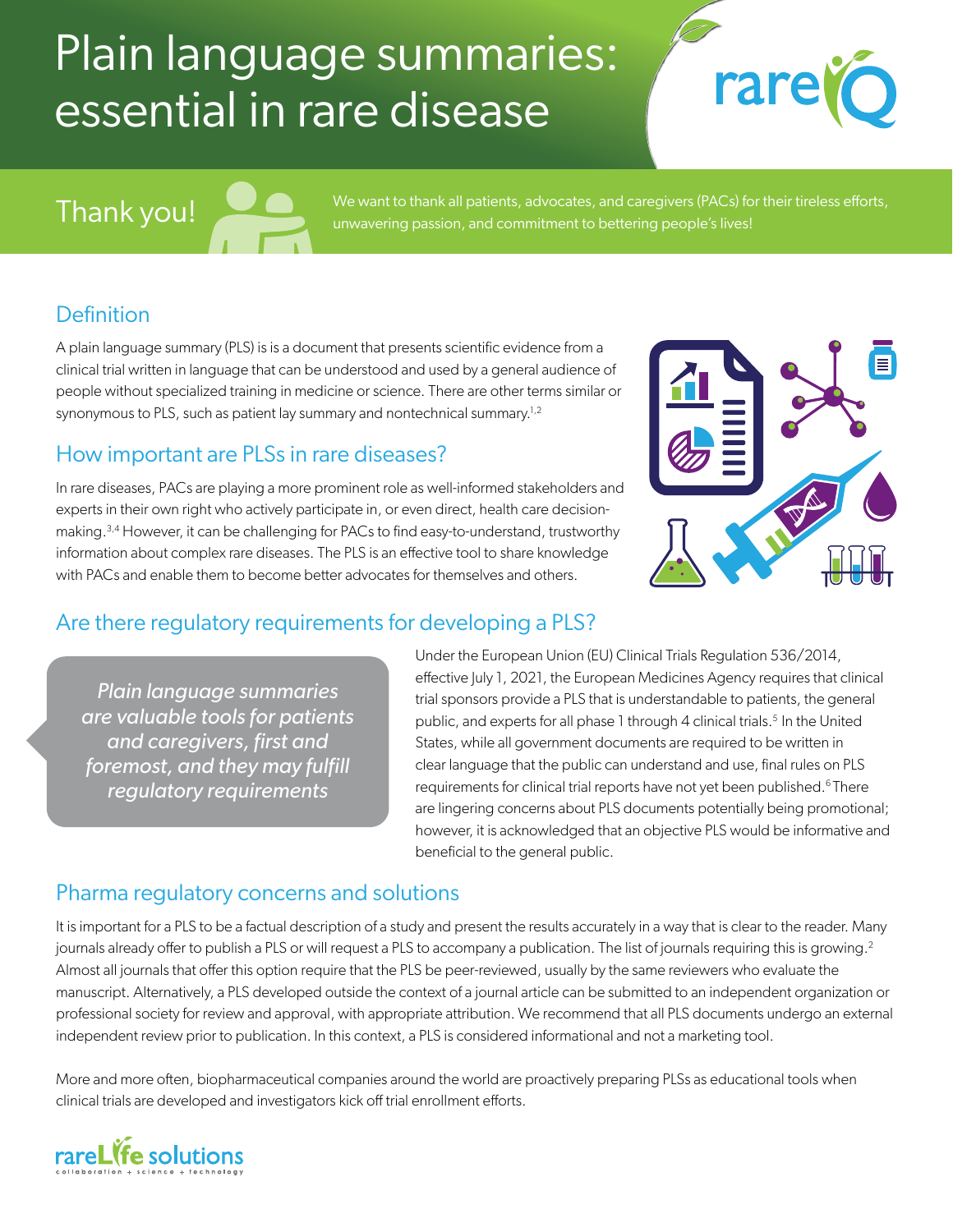### Who should develop the PLS?

In our experience, the PLS is best developed in the same way as a manuscript: The authors, working with their medical publications agency and potentially an advocacy group, develop the PLS collaboratively—often alongside the article. Involvement of a PAC member in the development process (often as an author) solidifies the utility and perspective of the material.

#### Key considerations

#### When developing a  $PLS<sup>2,7</sup>$ :

| <b>KNOW</b><br>your audience        | The PLS is intended for a general audience, not specialists who are experts in the field<br>of study. Identify the key issues presented in your publication that will engage and be<br>of interest to your audience.                                                                                                                                                                                                                                                                                                                                                                                                                                                                                                                                                                 |
|-------------------------------------|--------------------------------------------------------------------------------------------------------------------------------------------------------------------------------------------------------------------------------------------------------------------------------------------------------------------------------------------------------------------------------------------------------------------------------------------------------------------------------------------------------------------------------------------------------------------------------------------------------------------------------------------------------------------------------------------------------------------------------------------------------------------------------------|
| <b>DESIGN</b><br>for easy reading   | Design the PLS for easy reading using a conversational tone and an active voice. We<br>recommend using language that a middle/high schooler would understand.                                                                                                                                                                                                                                                                                                                                                                                                                                                                                                                                                                                                                        |
| <b>USE</b><br>graphics              | Well-designed graphics can facilitate understanding by the target audience.                                                                                                                                                                                                                                                                                                                                                                                                                                                                                                                                                                                                                                                                                                          |
| <b>CHOOSE</b><br>words carefully    | Avoid using technical language, including acronyms, field-specific terminology, and<br>words that have a different meaning in lay usage (eg, "mole," which is an animal in<br>common usage but a scientific unit of measure in medicine; "organic," which most<br>people associate with "natural products" but scientifically means carbon-based<br>chemistry).                                                                                                                                                                                                                                                                                                                                                                                                                      |
| <b>SUMMARIZE</b><br>the publication | The PLS should answer the following questions:<br>• What is this publication about? Remember that the general public will need more<br>context than specialists in the field.<br>• Why does this publication matter? Discuss the importance of the publication to<br>the lay reader. How could this publication affect their health, safety, economics,<br>etc? "What does this mean to me/my child/someone I love?"<br>• What did you discover? Describe the results in plain language.<br>• What is the impact of this publication? Discuss how this publication addresses<br>unmet needs, health, safety, etc.<br>NOTE: Only provide results that are in the original publication; do NOT add or change<br>results in an attempt to make it more understandable to the layperson. |
| your summary                        | Test your PLS with at least one PAC community member who will help identify areas<br>within the summary that may need further clarification. Importantly, incorporate their<br>feedback into your PLS.                                                                                                                                                                                                                                                                                                                                                                                                                                                                                                                                                                               |